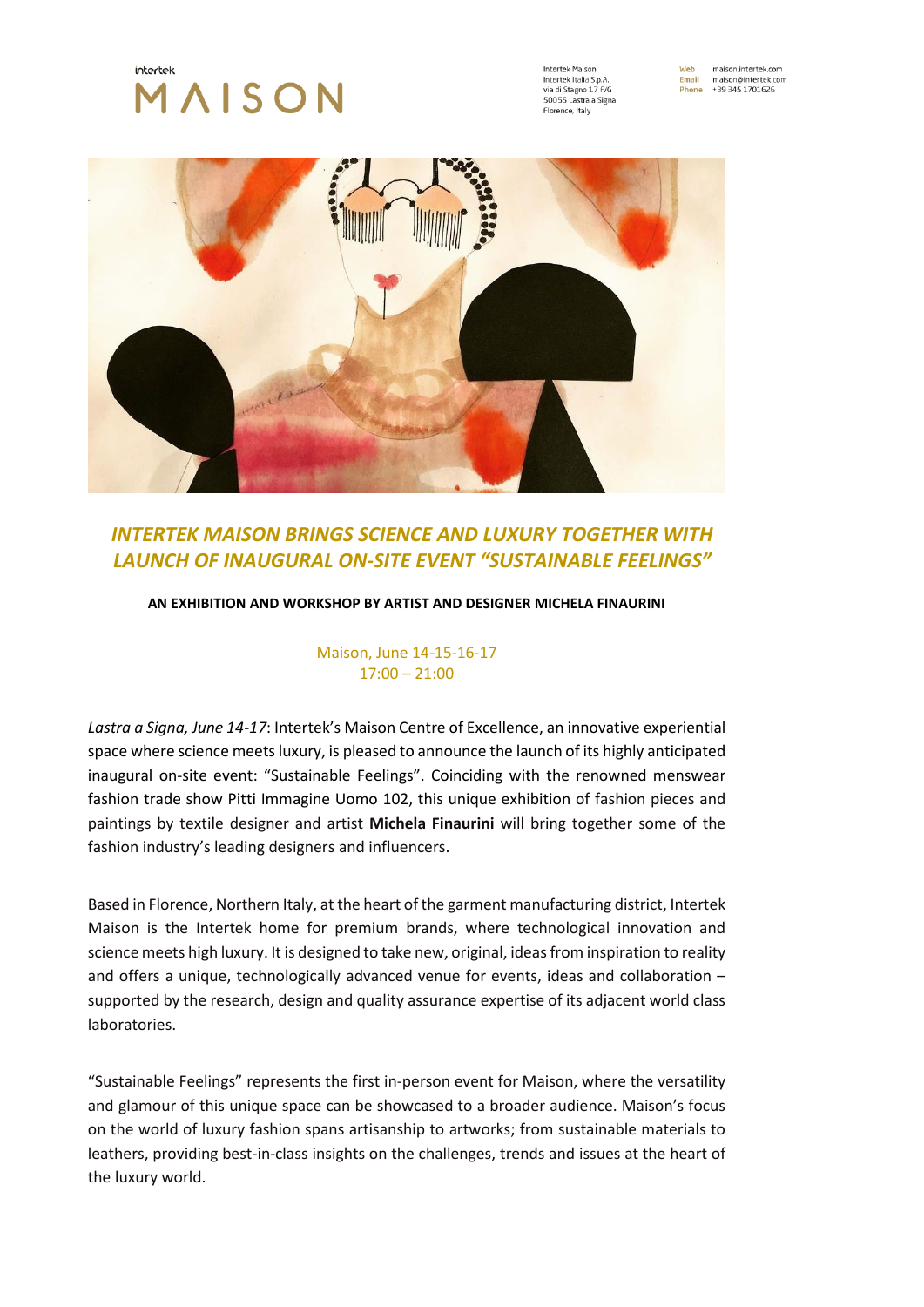Michela Finaurini's approach to fashion originates from her artistic instincts and her deep engagement with sustainability. The workshop with Michela is focused on how to create a sustainable moodboard, from inception through to execution. When asked "*Why 'Sustainable Feelings'?" Michela commented: "Because the sustainable approach can be learned technically, but really sustainability must be felt inside, it must pertain to one's own cultural values*".

Michela's artwork is an ethereal, surreal, open-minded style that both inspires and features new perspectives and viewpoints for the fashion pipeline. **Luca Novelli** (Italian designer, journalist and writer) noted that her work was: "*A dreamlike journey, rich in symbols and metaphors…Her philosophy is embodied in her paintings: no strict rules but an equilibrium of relationships between tract and word, between sound and image. Hers are new designs, happy to communicate, born to talk to a big public and play the sounds of our time. A harmonic world where real life and her contiguous world are not divided"*.

**Elena Ruffino**, **SE+EERCA Sales & Strategy Director, Intertek SL&HL, said**: "*Intertek Maison is excited to hold its inaugural physical event. We cannot wait to see Michela's work come to life in our innovative, sustainable, technologically advanced and elegant space. We consider the space to be the home where science meets luxury due to its proximity to our excellence labs.*

*As leader providers of Total Quality Assurance solutions for the luxury world, at Intertek we are relentlessly focused on delivering comprehensive risk-based quality, safety and sustainability assurance services, rooted in our science-based customer excellence. As the need for creative solutions underpinned by rigorous research, design and quality assurance expertise becomes even more relevant, and Maison offers a unique thought-leadership space, where we can showcase cultural contents and exhibit important and inspiring talents. We thank Michela for choosing our venue for her beautiful exhibition"*.

#### To participate in:

Michela's workshop, June 14, 17.30 CET *[I will join -](mailto:maison@intertek.com?subject=Workshop) click here* An Introduction to Maison, June 14, 18.30 CET *[I will join -](mailto:maison@intertek.com?subject=Inauguration) click here* (Please note access to the exhibition does not require a reservation)

Intertek Maison Via di Stagno 17 F/G 50055 Lastra a Signa (FI) Italy

A complimentary shuttle bus service is available to and from Maison:

- Shuttle bus timetable on maison.intertek.com
- On-site parking available

Access is allowed only if complying with the safety Covid 19 national instructions From 18 June the Exhibition is by appointment only